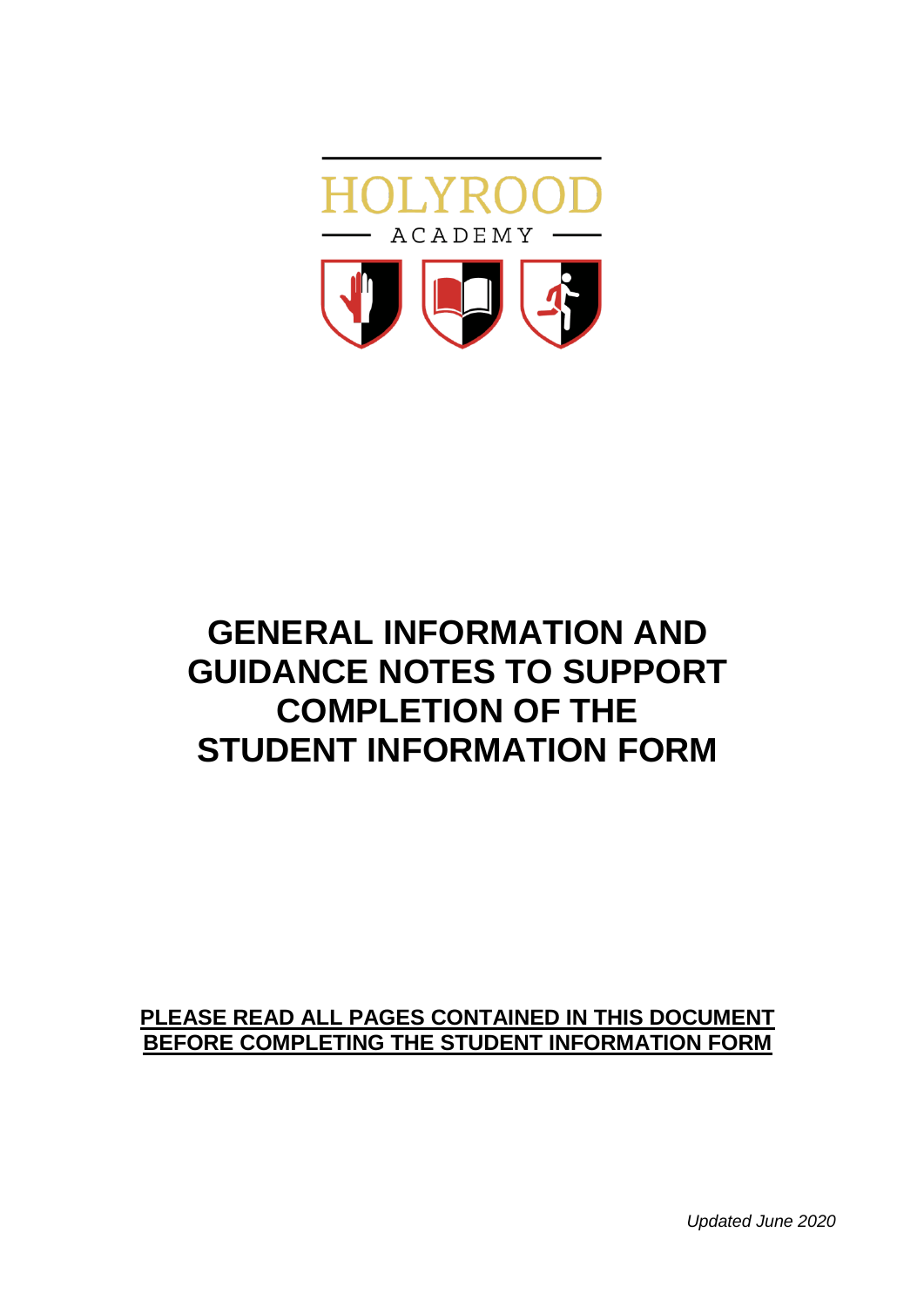## **PARENTS/CARERS**

- **PLEASE COMPLETE SECTIONS 1 – 12 OF THE STUDENT INFORMATION FORM**
- **COMPLETE AND SIGN THE PARENTAL CONSENT**
- **COMPLETE AND SIGN THE MEDICAL CONSENT**

## **PARENTS/CARERS AND STUDENTS**

● **PLEASE READ AND SIGN THE HOME-ACADEMY AGREEMENT**

# **Guidance to support the completion of sections 3 and 4:**

## **PARENTAL RESPONSIBILITY AND CONTACT INFORMATION**

This form asks you to state the names and addresses of all parents (see below for definition). In the case of a parent who does not live at the student's permanent address, they are entitled to request the disclosure of information about the student and the Academy will provide the information after satisfying themselves that they are the student's parent. If you do not provide the contact details here, the Academy may deal directly with the non-resident parent if they subsequently make a request. However, before that, you will be informed about the request so you have sufficient time to seek your own legal advice on this should you wish to do so.

#### **DEFINITION OF PARENT AND PARENTAL RESPONSIBILITY GUIDANCE**

The following is intended as helpful guidance for schools but should not be treated as a complete and authoritative statement of the law and is taken from DfE Circular 0092/2000.

#### *DEFINITION OF "PARENT"*

Section 576 of the Education Act 1996 defines "parent" to include:

- all natural parents, whether they are married or not;
- any person who, although not a natural parent, has parental responsibility for a child or young person;
- any person who, although not a natural parent, has care of a child or young person.

## *PARENTAL RESPONSIBILITY*

Having parental responsibility means assuming all the rights, duties, powers, responsibilities and authority that a parent of a child has by law.

People other than a child's natural parent can acquire parental responsibility through:

- being granted a residence order;
- being appointed a guardian;
- adopting a child.

The parental responsibility of a party does not stop simply because another person is also given it, so, in some cases several people may be regarded, for the purposes of education law, as being the "parent" of a child.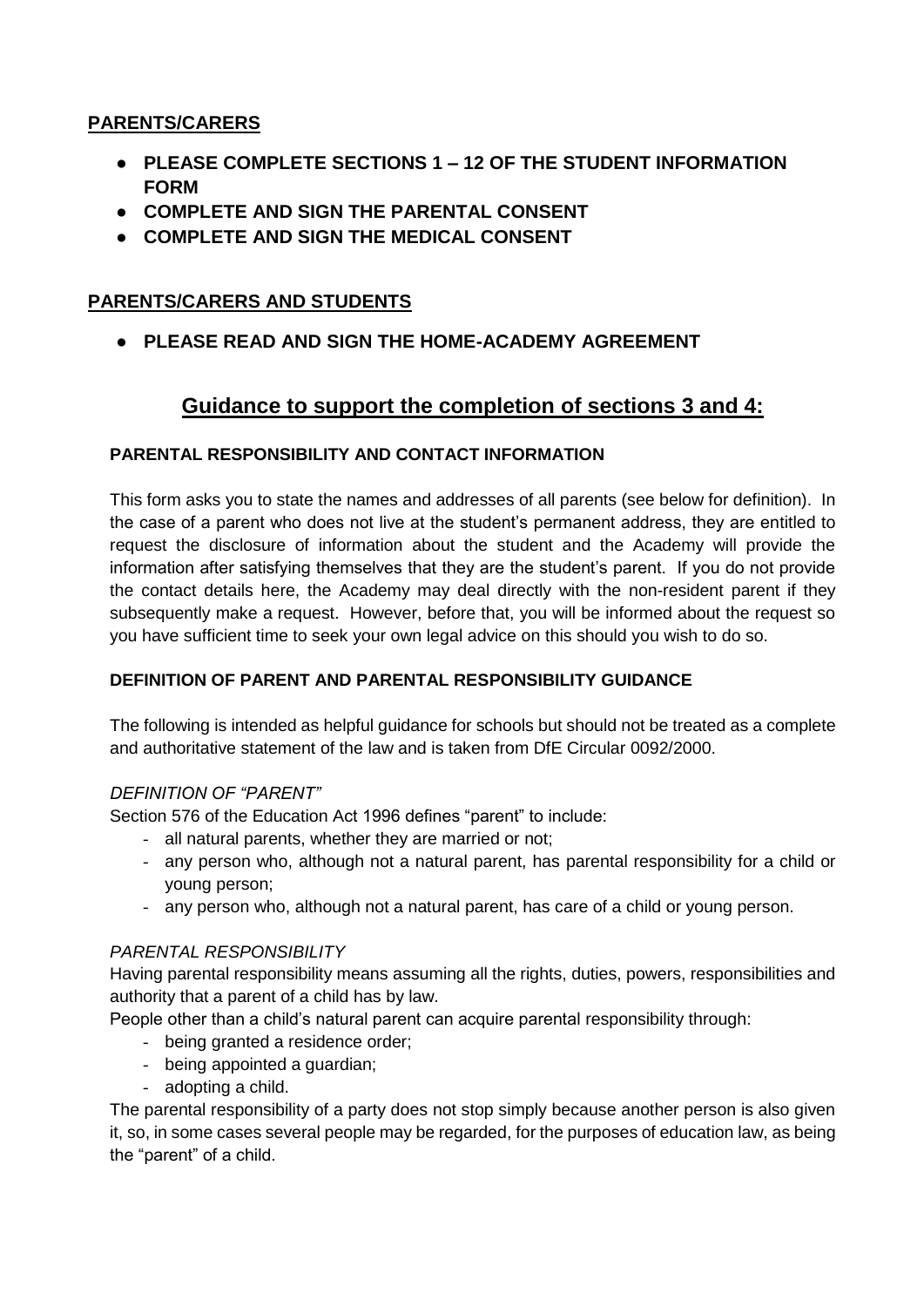# **PLEASE READ THE FOLLOWING PAGES AND COMPLETE THE CONSENT FORM ON PAGE 5 OF THE STUDENT INFORMATION FORM**

# **PARENT/CARER CONSENT SECTION**

*The following section of this form details areas within the Academy that we require the consent of parents/carers. Please read the sections carefully and then complete and sign page 5 of the Student Information Form. Please note all policies are correct at time of print. Updates to these policies can be found on the Academy website.*

#### **COMMUNICATION**

At Holyrood Academy we will use parents/carers email addresses to communicate general information about Academy life as well as information regarding your child. As most people now have email addresses we find this to be the most efficient way to communicate with parents/carers. Please note permission can be withdrawn at any time by contacting the Academy.

#### **ACADEMY POLICY ON PUBLISHING STUDENTS' PHOTOGRAPHS AND NAMING OF CHILDREN IN THE MEDIA**

#### **Your child's image will be used for our pupil record files.**

Occasionally we may take named individual or group/team photographs of the children at our Academy for displays, for example. These may be used in publications that we produce such as the Academy's prospectus as well as on our website. We may also make video or webcam recordings for assessing work (for example, drama lessons), school-to-school conferences, monitoring or other educational uses.

The media occasionally visits the Academy to take photographs or film footage of events. Students will often appear, sometimes named, in these images that may be seen in local or national newspapers or on television. Additionally the Academy sends out press releases of special events and celebrations of achievement.

The Academy has been using photographs of students to publicise the Academy for many years with no problems. However, to comply with the Data Protection Act 1998 the Academy needs permission from parents to take and use these photographs. Please note that we will only use images of students who are suitably dressed to reduce the risk of such images being used inappropriately. We will do all we can to ensure that all staff are aware of your wishes if you do not wish the Academy or the media to take photographs of your child, but we would also expect your child to make it clear to staff that this is the case before the photograph is taken.

**Please note if you consent to your childs image being used, you are also are consenting for their image to be used not only on the schools website, publications and social media, but also the Trust's (Uffculme Academy Trust).**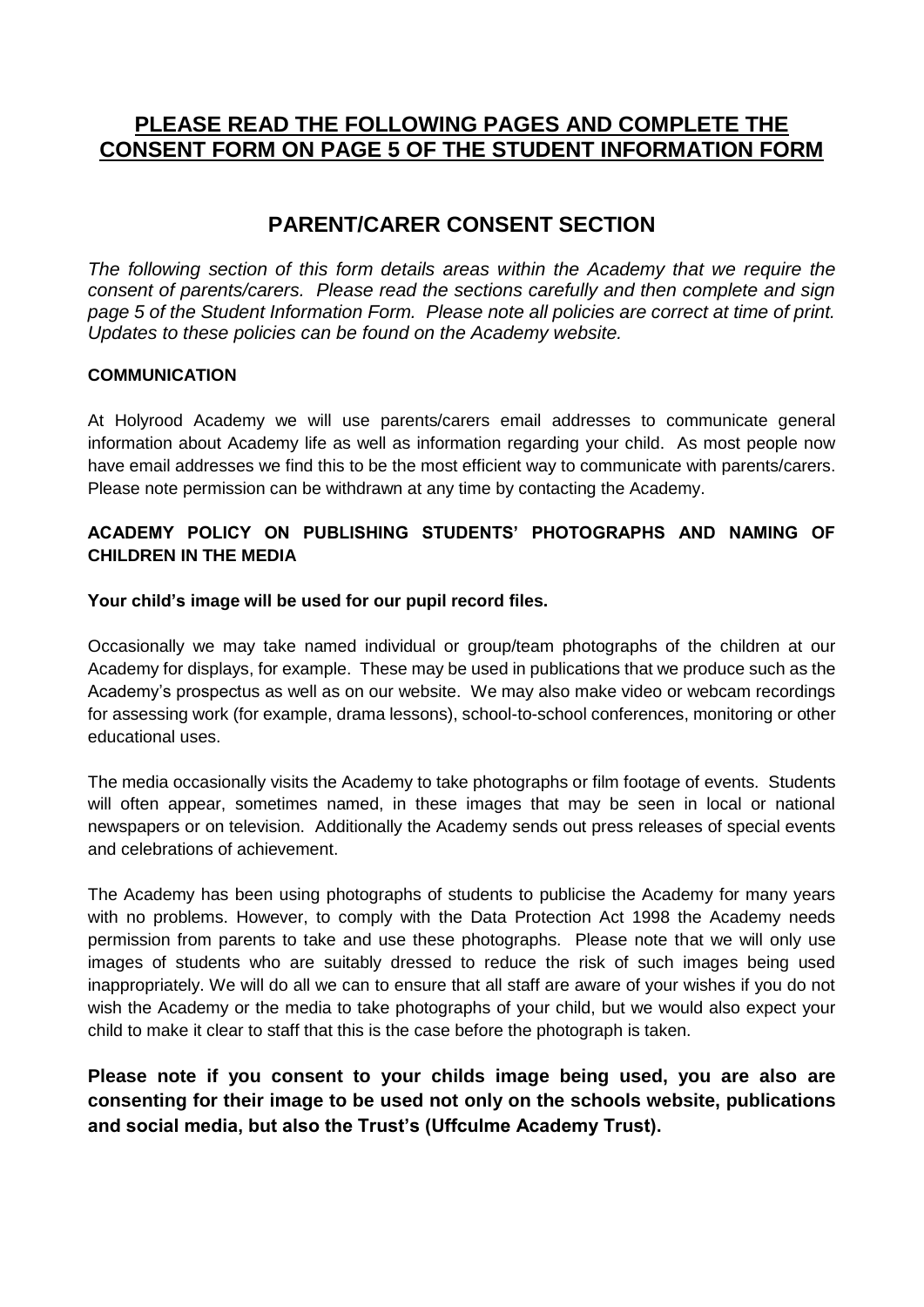#### **CASHLESS CATERING BIOMETRIC SCAN**

The Academy uses a biometric registration process for cashless catering within the Academy's dining area. The biometric system works by identifying students from an image of their thumb, which is converted to a numerical code when set up.

The main benefits of the system is that it reduces times at the till; other individuals cannot access your child's catering account and students do not have to carry around cash.

Under the Freedom of Information Act 2012, we are required to have parental consent for children under the age of 18. **If you do not wish your child to use the biometric facility, please contact the academy and a pin number will be issued.**

#### **POSSESSION OF MOBILE PHONES, ETC**

At Holyrood Academy we recognise that mobile phones, including smart phones, are an important part of everyday life.

#### *Extract 4.0 from the Mobile Phone Policy – updated January 2020*

Students are allowed to bring mobile phones to school.

- Mobile phones and mobile devices are to be switched off and stored in bags during the academy day from the moment of arrival on the school site until students are dismissed from their lessons at the end of period 5.
- Mobile devices can be used in the classroom but only for specific educational activities as decided by the teacher. Once this is completed they are to be switched off and put back in the student'sbag.
- It is not permissible for students to use them for personal use including listening to their own music or for any form of communication including social media.
- Mobile phones that are brought to the Academy, are the responsibility of the student at all times.
- The Academy accepts no responsibility for loss, theft or damage to a student's phone.
- Mobile phones are not to be taken in to examination rooms.
- The Academy will permit urgent/important phone calls to parents via our landlines.
- Mobile phones can be used at the direction of a teacher during educational visits.

#### **4.1 Sanctions**

Any misuse of a phone during the Academy day will result in confiscation of the phone until the end of the day when it can be collected from Reception. If a phone is confiscated during session 5, the teacher will return it at the end of the lesson.

On the fourth occasion that a mobile phone is confiscated the Academy will write to parents to express our concerns around persistent mobile phone misuse. The student may be barred from bringing a mobile phone to the Academy for a period of time depending on the circumstances.

Certain types of conduct, bullying or harassment can be classified as criminal conduct. The Academy takes such conduct extremely seriously, and will involve the police or other agencies as appropriate.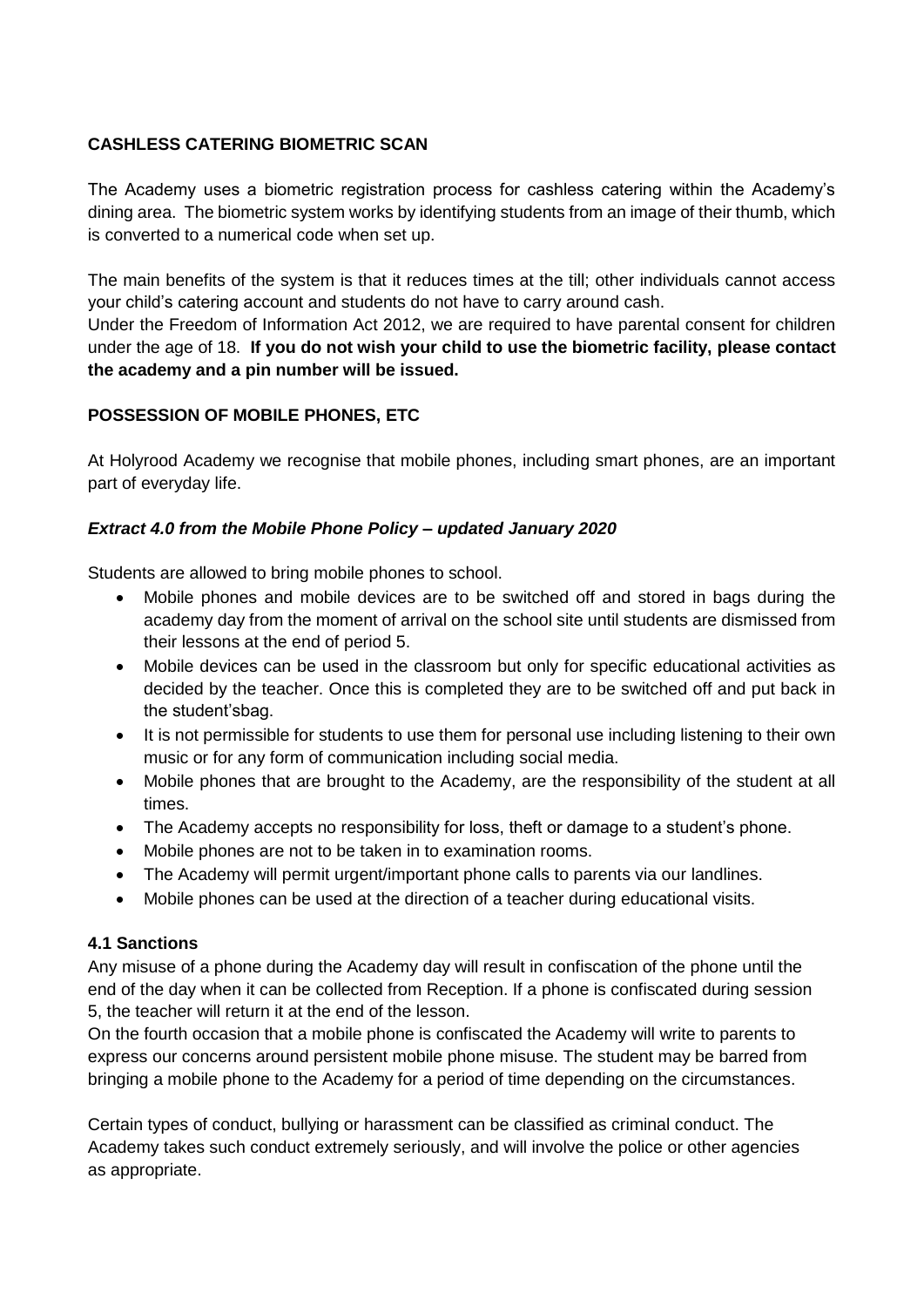Such misconduct includes, but is not limited to:

- Sexting
- Threats of violence or assault
- Abusive calls, emails, social media posts or texts directed at someone on the basis of someone's ethnicity, religious beliefs or sexual orientation.

## **ACADEMY TRIPS AND OTHER OFF-SITE ACTIVITIES**

By signing the consent form at the end of this pack you are agreeing to your son/daughter participating in standard activities off the Academy site, but within the County or neighbouring area, for example, environmental studies, swimming and sporting fixtures, joint activities with other schools/organisations, for the period of your child's time at Holyrood Academy.

I understand that:

- Such activities will normally take place within the Academy/working day, but that if, occasionally, they are likely to extend beyond this adequate advance notice will be given so that I may make appropriate arrangements for my child's return home.
- My specific permission will be sought for any external activities beyond those outlined above and which could involve commitment to extended journeys or times, additional expense or adventure activities.
- All reasonable care will be taken of my child in respect of the activity/visit, I understand that my child may be given first aid or urgent medical treatment during any Academy trip or activity.
- My child will be under an obligation to follow all directions given and observe all rules and regulations governing the visit/activity and will be subject to all normal Academy/organisation discipline procedures during the visit/activity.
- I must inform the Academy/organisation of any changes to the medical and emergency contact details which have already been supplied.
- All young people are covered by the Academy's third party public liability insurance in respect of any claim arising from an accident caused by a defect in the Academy premises or equipment or attributable to negligence by the Academy or one of their employees.
- The Academy has a Travel Insurance Policy for off-site activities, which also includes personal accident cover. Detailed information of the policy can be obtained on request from the Academy and I understand that if I require additional cover over and above that within the Academy Policy I will be responsible for arranging that.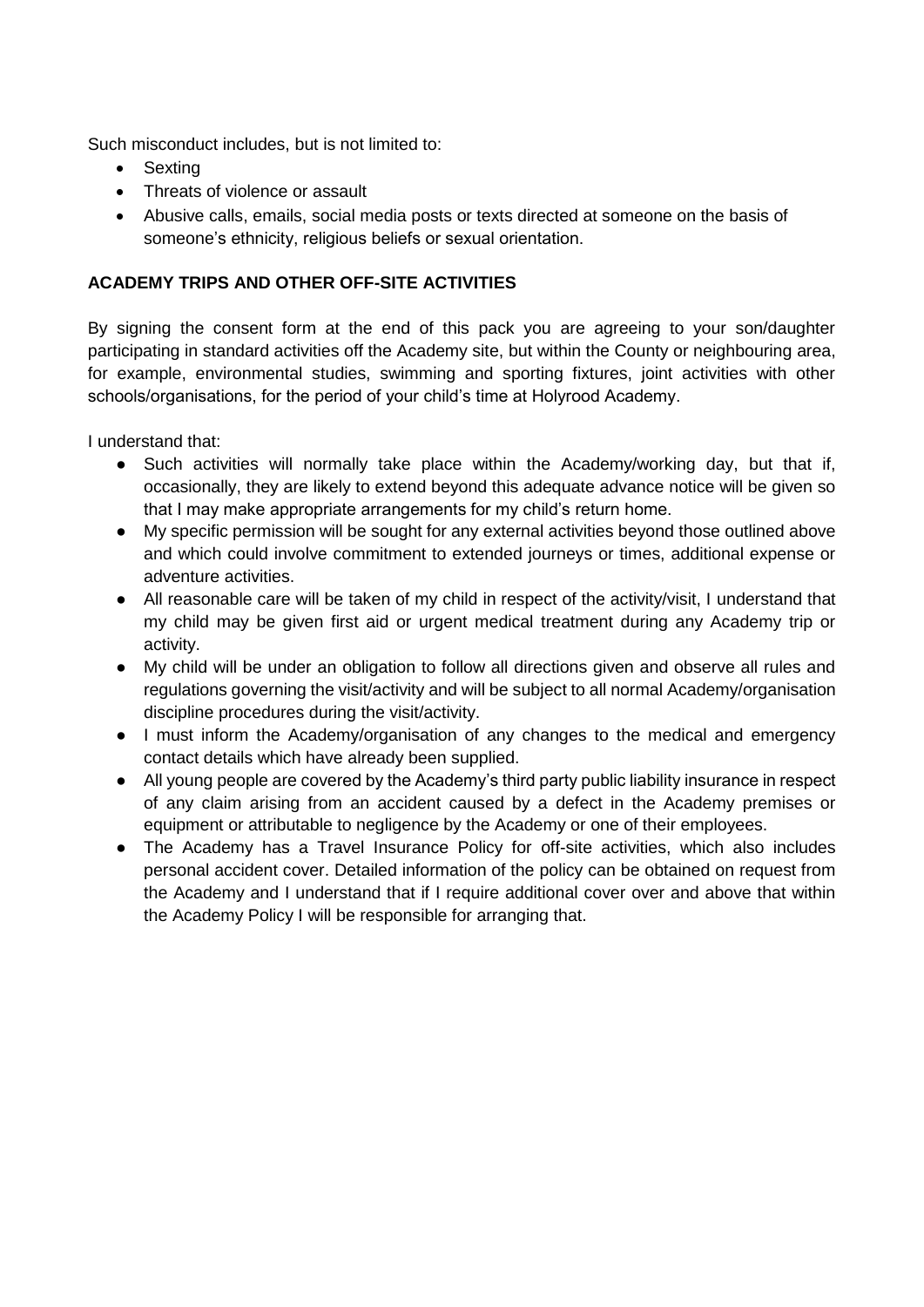# **PLEASE READ THE BELOW AND COMPLETE THE MEDICAL FORM ON PAGE 6 OF THE STUDENT INFORMATION FORM**

## **HOLYROOD ACADEMY – MEDICAL INFORMATION**

#### *MUST BE SIGNED AND RETURNED EVEN IF THERE IS NO KNOWN MEDICAL INFORMATION*

#### **REQUEST FOR ACADEMY TO ADMINISTER MEDICATION**

We will in emergency situations give your child painkillers in the academy if we have your permission and a boxed supply of the medicine.

To be able to take advantage of this service we ask that you complete the permission section and return it to academy with a **box** of painkillers, paracetamol only, in an envelope **clearly marked with your son/daughter's name and tutor group.** Please do not send bottles or pots.

The reply slip and tablets will be stored securely in the First Aid Room. Tablets will be dispensed at the discretion of the Medical Assistant who will keep a record and send a note home if your child has needed pain relief in Academy time. Should there be any concerns, the Medical Assistant will contact you.

If your child is on a course of medication from your Doctor for a limited period of time and which has to be administered during the day please contact the First Aid Room via the main Academy number 01460 260100, as a special form needs to be completed.

All medicines will be returned to you at the end of the academic year when we ask you to come into the academy and collect any medicine that is left. **If you do not collect it we will dispose of it safely.**

#### **ASTHMA REGISTER**

If your child is an asthma sufferer, please complete the permission section so we can update our Asthma Register.

If your son/daughter suffers from Asthma they should carry an inhaler with them **at all times,** including when they are out of school on trips and visits. We will also keep spare inhalers should you wish us to, just complete the permission section and return it to the academy with the spare inhaler in an envelope **clearly marked with your son/daughter's name and tutor group.**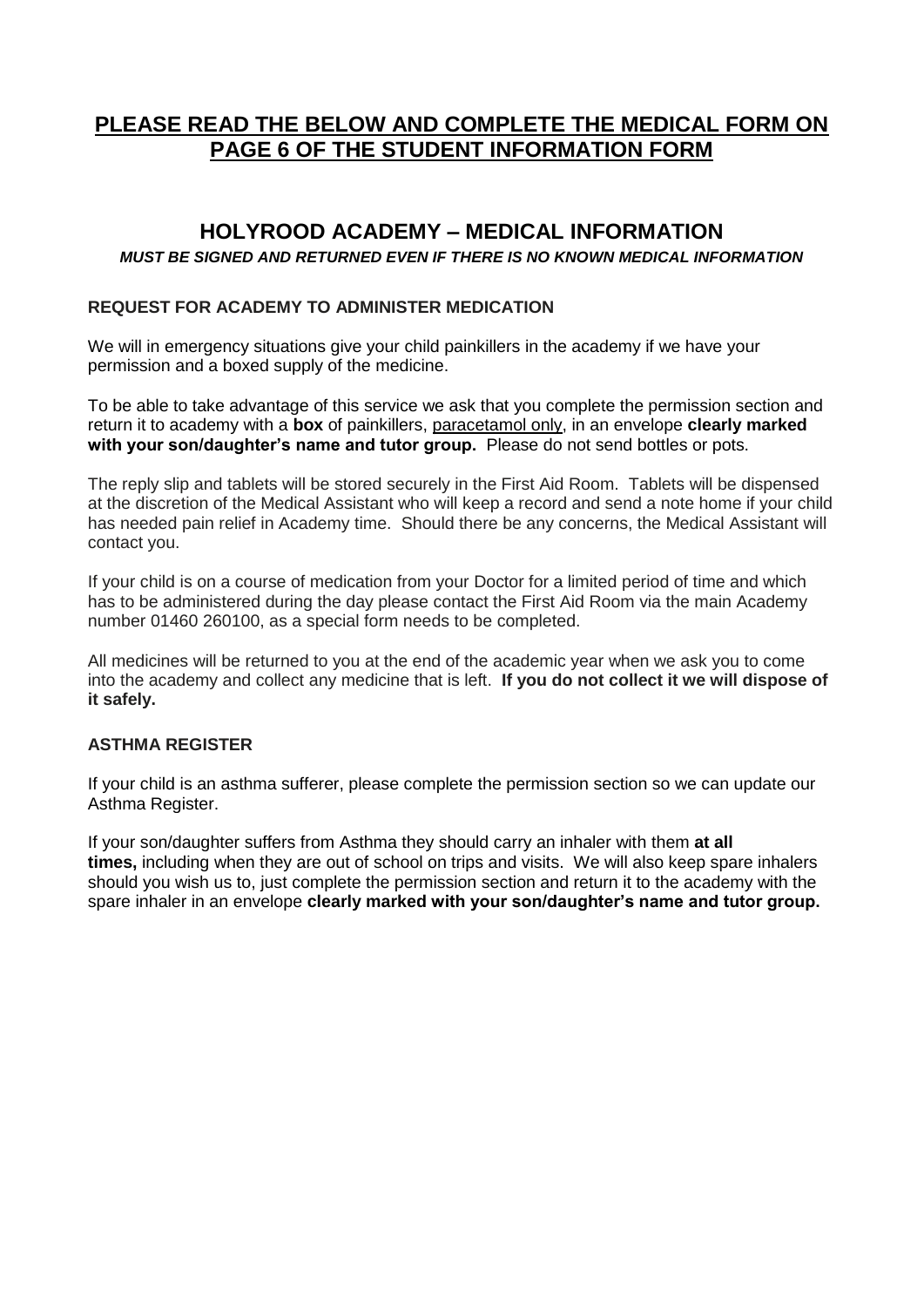# **GENERAL ADDITIONAL INFORMATION**

#### **RELATIONSHIP AND SEX EDUCATION (R & SE) PROGRAMME**

At Holyrood we aim to provide our students with an age appropriate Relationship & Sex Education programme that is tailored to their physical and emotional maturity. Parents have the right to withdraw their children from all or part of the R & SE provided, except for those parts included in the statutory National Curriculum for Science. Should parents/carers notify us (via reception) that they wish to take such a step, they will be invited to talk it through with a year leader at the Academy. If they decide this is a necessary step, the Academy will provide information for other sources of support to enable the parent/carer to meet their responsibility in providing alternative R & SE.

#### **FREE SCHOOL MEALS**

Students attending Holyrood Academy, whose parents/carers receive certain benefits, may be entitled to free school meals. At secondary schools it is the responsibility of the parents/carers to apply for Free School Meals for their children by completing an application form via <http://www.somerset.gov.uk/education-learning-and-schools/school-life/free-school-meals/> Somerset County Council will process applications and communicate directly with the applicant. For further information, please contact the Academy.

#### **TRANSPORT**

If your child attends a school which is more than 3 miles (age 8 and upwards) distance from your home, your child may be entitled to free transport to school unless the school is one which students from your area would not normally attend and the LA would, but for your choice, have offered a place at a school nearer to your home address.

#### **USE OF INTERNET FACILITIES**

The Academy uses a wide range of IT equipment and internet-based resources to enhance learning and understanding in all of the Academy's curriculum areas.

All students at Holyrood have access to IT equipment, the internet and an education e-mail service. These are protected by a filtering system provided specifically for schools in the South West of England. We have procedures that should enable your son/daughter to use the facilities safely and securely.

A copy of the E-Safety Policy for students can be found on the Academy website. Each member of staff must also agree to follow an E-Safety Policy. These policies set out rules that must be adhered to for the protection of all users.

If you would like more information about safety on the internet you may find this site helpful: <http://www.iwf.org.uk/> - The Internet Watch Foundation website. If you need any further help or advice please contact the Academy telephone number 01460 260100.